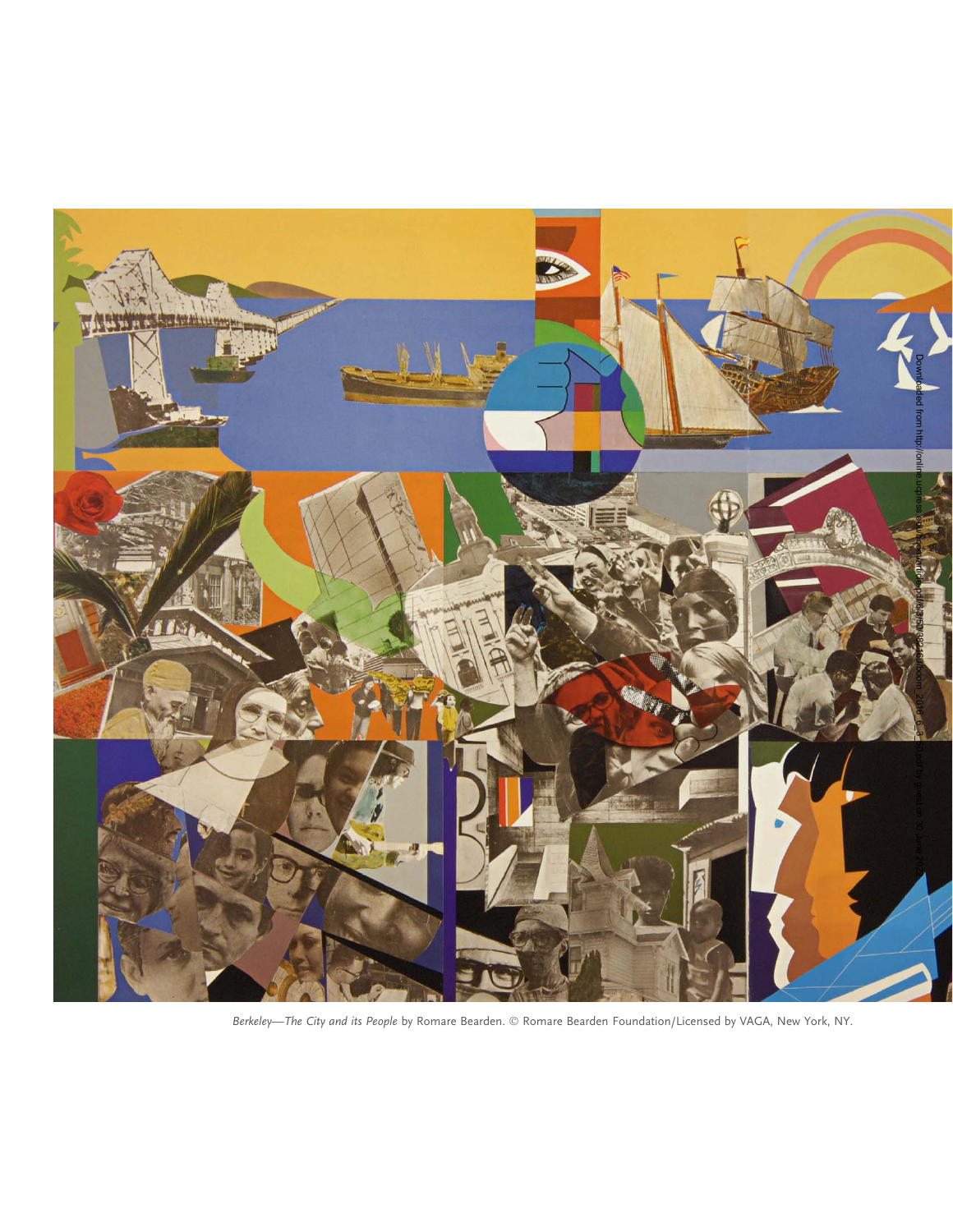

## lauren kroiz Relocating Romare Bearden's Berkeley

Capturing Berkeley's colorful diversity

Im 1972, the black artist and writer Romare Bearden traveled from his home in New York to spend ten days in the capital of counterculture—Berkeley, California.<br>He visited on an official commission from the city of Berkeley n 1972, the black artist and writer Romare Bearden traveled from his home in New York to spend ten days in the capital of counterculture—Berkeley, California. He visited on an official commission from the city of Berkeley to create a new The City and its People, which hung for decades until the extensive seismic trouble that plagues City Hall forced its removal to a storage facility. Painted in bright colors, featuring a rainbow and a series of Berkeley's best-known sites, the complete mural is often read as a celebration of urban harmony. A detail of Bearden's composition remains visible in Berkeley through the city's logo, promoting Berkeley's civic commitment to multiculturalism and diversity on municipal property from trashcans to buildings.<sup>1</sup>

Composed of photographs montaged together and with colored papers across seven panels, it is Bearden's largest known work on paper.<sup>2</sup> It is also the first civic commission undertaken by the artist and one of the rare works Bearden created of a place with which he had no biographical connection. Nevertheless, Berkeley—The City and Its People envisions the city's tumultuous diversity in an irreducibly complex collage that was a product of its time, rather than the symbolic logo of harmony that is more familiar to city residents today.<sup>3</sup>

Berkeley has changed dramatically since Bearden's visit. The percentage of Berkeley's population identifying as black has dropped from almost 25 percent in 1970 to less than 10 percent in 2010. Perhaps this demographic shift, coupled with the full mural's removal from public view, has made it difficult to remember that Bearden's Berkeley originated in a moment of racially charged civic conflict.

BOOM: The Journal of California, Vol. 6, Number 3, pps 50-57, ISSN 2153-8018, electronic ISSN 2153-764X. © 2016 by The Regents of the University of California. All rights reserved. Please direct all requests for permission to photocopy or reproduce article content through the University of California Press's Reprints and Permissions web page, http://www.ucpress.edu/journals.php?p=reprints. DOI: 10.1525/boom.2016.6.3.50.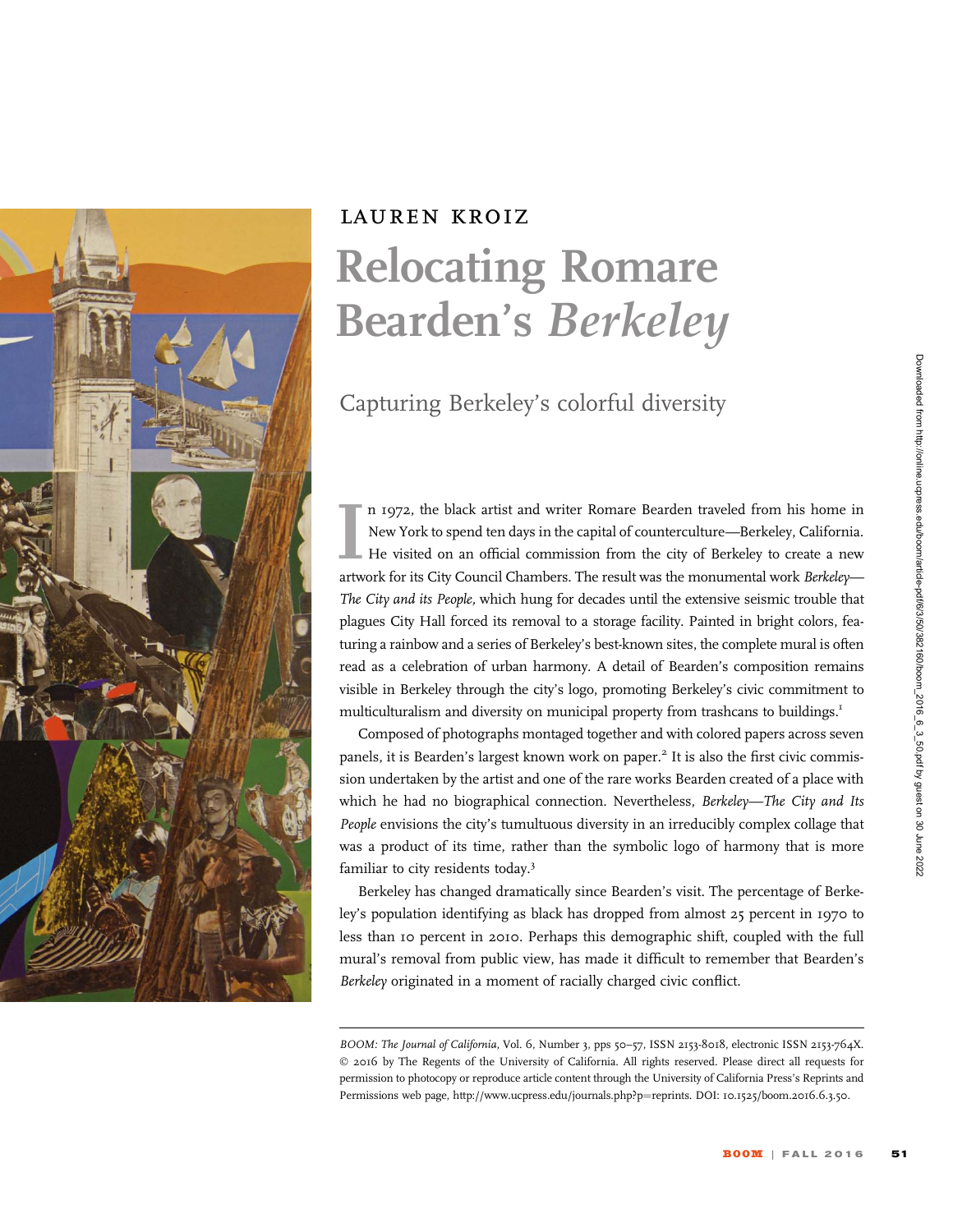The 1971 local elections in Berkeley that lead to Bearden's commission followed more than two years of local battles, riots, and widespread conflict on the campus of the University of California, Berkeley (UCB) and across the city over Free Speech, the Vietnam War, Women's Rights, and Third World Liberation, the latter championed especially by the Black Panther Party, headquartered in nearby Oakland. Earlier that year a group known as the April Coalition united a mostly white constituency of antiwar radicals with the Berkeley Black Caucus through a single central issue: community control of the police. This demand linked minority communities whose members felt targeted by and underrepresented in the police force with students and other citizens involved in the counterculture and draft-resistance movements who had experienced bloody confrontations with the police and National Guard, particularly during protests over People's Park that began in 1969.

Two new black city council members D'Army Bailey and Ira Simmons—both civil rights lawyers from the South took a radical stance for black self-determination. After taking his place on the City Council, Simmons joined the City's Civic Arts Commission, whose members called for redecorating the City Council Chambers. They wanted to replace a wide-angle photograph of the city from the Berkeley Hills and reproductions of portraits of George Washington and Abraham Lincoln with "décor more relevant to all the citizens of present day Berkeley," including a portrait of Frederick Douglass.<sup>4</sup>

At just the moment in the fall of 1971 when Berkeley's art commission was searching for an artist to capture the city's diversity, UCB's art museum was hosting an exhibition of Bearden's work. Organized by New York's Museum of Modern Art, Romare Bearden: The Prevalence of Ritual focused on Bearden's early paintings (1940–1942) and his later collages (1964–1971), deliberately leaving aside the abstract paintings he made in the intervening years. The exhibition's curator, Caroll Greene, praised the ways Bearden represented rituals of life in black America to convey a shared human emotion, especially his use of collage ''to express his particular cultural heritage in a universal art."<sup>5</sup> The centerpiece of the exhibition was the mural-like painting The Block, a four-by-eighteen-foot collage of photographic enlargements with bright over-painting. The work was accompanied by a tape recording of actual Harlem street noises. The dense composition based on the street outside Bearden's

studio window in New York includes varied encounters of pedestrians on the sidewalk, created from collaged pieces of black-and-white photographs that run the horizontal length of the composition (children play, a person sleeps near a stoop, a funeral procession) and colored-paper storefronts (liquor store, funeral parlor, church, barbershop, grocery) stacked with apartments and interior domestic scenes that nearly fill the vertical expanse. A small crack of bright blue tops the composition, interrupted only by an otherworldly scene of spiritual Ascension on the left, rendered on a red ground. In The Block and in his collages more generally, Bearden collapsed the public and private spaces of African American life along with spiritual practices and encounters, suggesting the multiplicity of black experiences. Art historian Kobena Mercer argues Bearden's shift to the medium of collage allowed the artist to ''disclose an understanding of African American identity as something that has itself been 'collaged' by the vicissitudes of modern history.'' Mercer's thoughts echo author Ralph Ellison, who suggested in 1968 that Bearden's method used ''sharp breaks, leaps in consciousness, distortions, paradoxes, reversals'' that could also characterize African American history.<sup>6</sup>

It was Berkeley Art Museum director Peter Selz who recommended Bearden to the city's Civic Arts Commission. In the early 1970s, Selz had briefly formed a ''Committee for Afro-American Art'' composed of black artists living in Berkeley to advise the museum on acquisitions and exhibitions. The group consisted of three artists in their thirties: Raymond Saunders, then professor of art at California State University, Hayward; Russell T. Gordon, who taught in the UCB art department; and UCB master's student David Bradford. Selz also arranged a matching grant with the National Endowment for the Arts, which provided half of Bearden's \$16,000 City Hall commission fee. Along with Selz's committee, Bailey and Simmons backed the idea of commissioning a black artist to represent Berkeley. Promising a gallery in City Hall to show diverse local artists, the City Council voted unanimously to hire Bearden to represent Berkeley and its citizens.

However, even before Bearden's mural was installed the progressive coalition had fallen apart, largely along racial lines. Bailey and Simmons clashed repeatedly with others on the council, particularly over the rights of women and students, and Bailey became the subject of an unprecedented and ultimately successful recall election. It was during this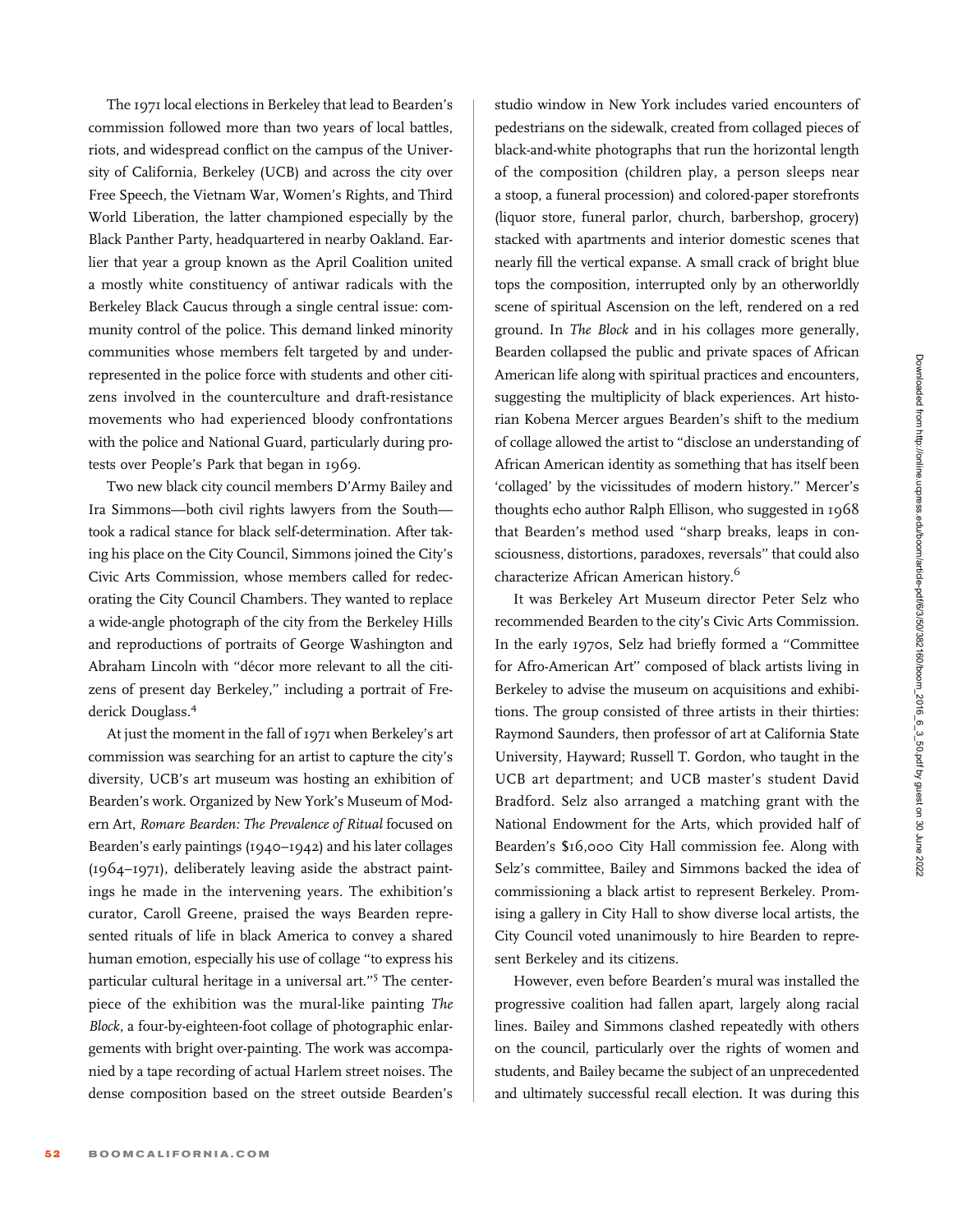

The Block by Romare Bearden. © Romare Bearden Foundation/Licensed by VAGA, New York, NY

''stormy'' time that Bearden visited Berkeley, at the invitation of Bailey and Simmons.

Correspondence and local coverage of Bearden's mural during the months between his visit in spring 1972 and the final work's installation suggest divergent understandings of the artist's intentions. In a letter to Bearden, councilmember Ira Simmons identified himself as both council delegate to the Civic Art Commission and a member of the Black Arts Committee. He praised the plan Bearden had sent, explaining ''we as representatives of the Black community are thoroughly satisfied with your proposed sketch for the mural to be completed in the chambers of the Berkeley City Hall. We feel that you have adequately expressed Black people's status and involvement in the Berkeley community.'' However, Simmons warned, ''Unfortunately, there is an element within the [Berkeley] community that would see fit to abridge this essential artist's right, i.e. the right of freedom of expression. Many of these persons are motivated by racist and selfish interests.''<sup>7</sup> He enclosed an article from the Berkeley Citizens United (BCU) Bulletin, a conservative monthly newsletter, to support his point.

Berkeley Citizens United expressed concerns about Bearden's mural that suggest just how radical Berkeley's choice of the black artist seemed in 1972. The periodical covered Bearden twice in that year, once in June soon after the artist's visit and again in September. Both articles noted that the communist newspaper People's Weekly World had celebrated the commission, praising the social concern demonstrated in Bearden's art. The first conservative account noted Bearden's visits to minority communities during his tour, omitting his wide-ranging travels across the University and

in the affluent white neighborhoods of the Berkeley Hills, before announcing, ''We shudder! Imagine the filth, the degradation of Telegraph Ave., immortalized in a mural that every person attending the City Council meetings would have to look at!"<sup>8</sup> The second article, the one Simmons likely sent to Bearden, speculated ''We can't condemn the mural until it is finished, but from the descriptions of Bearden's 'specially relevant' works, we fear that we may get a collage of Black Panthers waving clenched fists, filthy tent hovels at People's Park, street revolutionaries tearing down the fence [at People's Park], drug addicts lying stoned on Telegraph Avenue, Berkeley Communists waving the Viet Cong flag, Berkeley barbarians rampaging through the streets, looting, smashing, burning.''<sup>9</sup> The newsletter argued artwork should instead express a pleasant and timeless image of the city. Berkeley Citizens United praised the large photograph of Berkeley in the city council meeting room, calling implicitly for a view that distanced those attending council meetings from the disparate lived realities of the urban sphere.

When Bearden's mural was finally unveiled, BCU never published a reaction to it, suggesting they found the final mural less distasteful than they had expected. Turning to examine Berkeley–The City and Its People, we can see that, rather than foreground the contemporary sites and symbols of dissent registered in Black Power, counterculture, and Third World liberation as BCU worried, Bearden represented Berkeley to its citizens by layering representations of people and landmarks, past and present, in photography, paint and colored papers. Bearden's sprawling composition was intended to be viewed from a distance. Hanging on the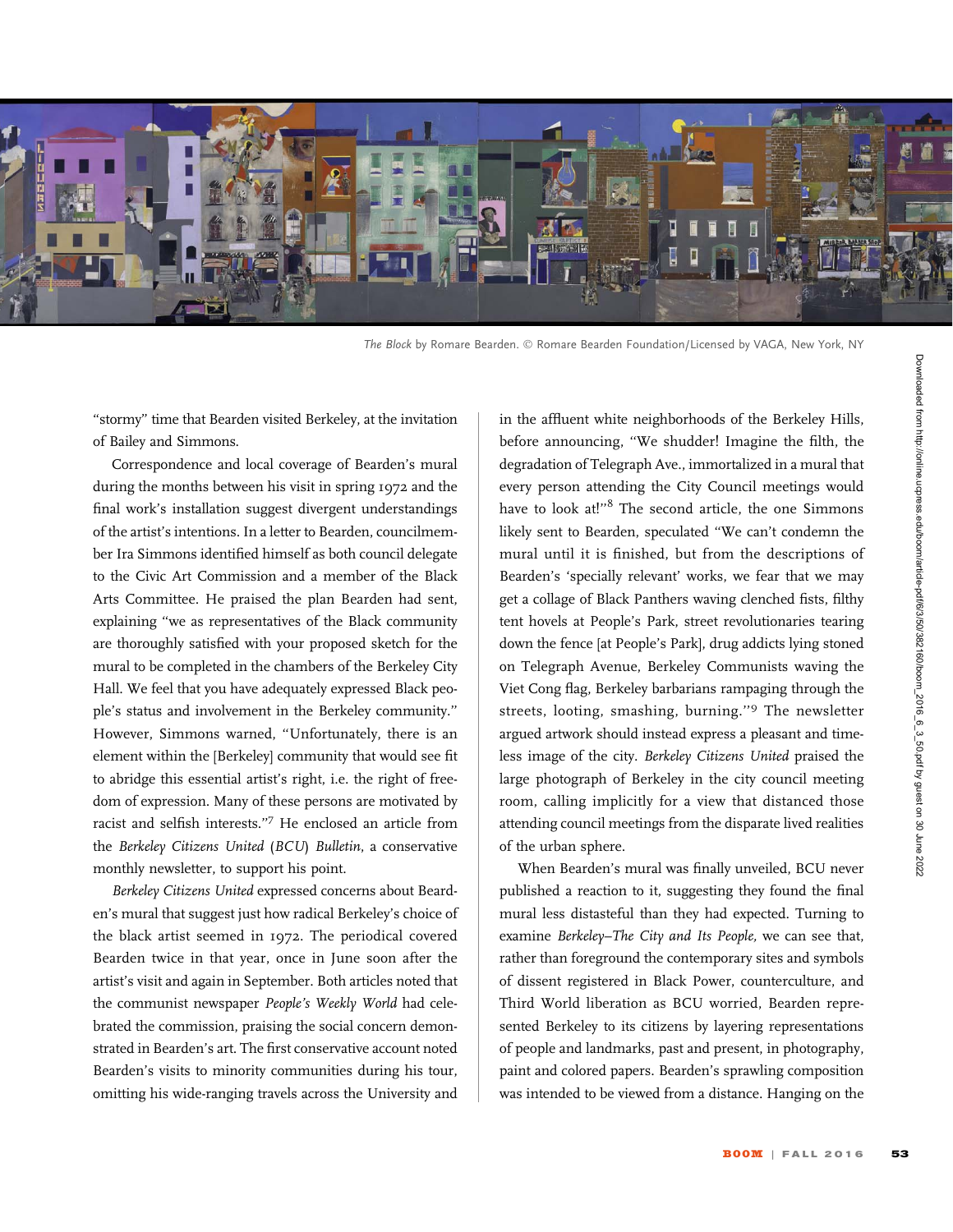chamber wall above and behind the city councilmembers, it presented a chaotic vision of the city's diversity with the disjunctive medium of collage. With crisply cut, flatly layered photographs and colored fields (rather than items torn or folded, for example), the black-and-white ground of the photograph creates equivalences between persons and groups. For example, Ohlone Native Americans and early white settlers on bottom right suggest an early moment of intercultural contact, while just above them across center from right to left we find university graduates and football players whose identity is obscured by their turned backs. These groups are followed by a study circle of five collaged students, including the features of a white woman and man, a black man, and another two men of indeterminate ethnicity, and a white man. Next to this group, the heads of a racially diverse group of mostly female activists with open shouting mouths are interspersed with arms and hands raised in the various versions of a peace sign. Finally, masked and costumed participants in a Lunar New Year parade, give way to local religious leaders (including Buddhist and Catholic) and everyday citizens. As these examples demonstrate, Bearden's composition alternates between constructing scenes that highlight the cooperation of individuals of various ethnic groups and denying easy or fixed identification in racial terms. Bursts of local color, such as red in the rose on far left, across faces in the center, and in flat shapes of graduation caps and stoles on the right, lead the eye back through the mural linking disparate places and individuals.

Like the indexical aerial photograph of Berkeley it replaced, Bearden's mural depicts the city from the hills out toward the bay evading the visual mastery of a bird's eye view and taking a more abstract relationship to geography and history. For example, the bay in the upper third includes a freighter, a sixteenth-century galleon flying a Spanish flag with a pasted white paper wake, a nineteenth-century brig topped by an American flag, and a cluster of recreational sailboats on the far right. These historical moments are punctuated by boldly colored designs: abstracted doves, a rainbow with a setting sun, and esoteric symbols including the half eye and circular design in center. Would viewers have understood or recognized all of Bearden's references? The lower two-thirds of the composition have a density that transforms the university town of Berkeley into a densely packed locale like Bearden's native Harlem, pictured in The Block. Identifying places and faces in the tumult might

make those attending council meetings feel like experts on their community, while not recognizing others or seeing architecture and individuals newly constellated could encourage citizens to consider their involvement in the wider reaches of Berkeley. In the ruptures and odd collisions, they might see difference and varied viewpoints as constitutive of their community rather than threatening its harmony.

Berkeley residents remarked on the play between the "symbolic" and the "particular" facilitated by Bearden's use of photography and collage. As one period newspaper reported ''Photographs of real people are used to typify students, workers, teachers, and citizens. But the blown-up photographs of these real people have features from other faces collaged to them, so that individual noses and eyes find themselves on other faces."<sup>10</sup> Presenting a layered composition with specific geographic anchors, Bearden's collage nonetheless performed the destabilizing work of collage on both individual and group identity.

Bearden's mural for the city could be read—or misread—in varied ways. One newspaper noted the figure at the bottom center of the composition, a black woman holding a young boy, ''probably alludes to the black poor in Berkeley, but her image is one of strength and determination, not sullenness or hopelessness.''<sup>11</sup> Nothing about the woman's image indicates class. She is collaged behind a photograph of the Niehaus Villa, an opulent Victorian landmark in southwestern Berkeley built in 1889 by a wealthy Prussian immigrant mill owner and located in the 1970s in a portion of the city predominately housing African American residents. The roofline of the home obstructs part of the woman's cheek, but frames the direct stare of her eyes, a geographic and formal link suggestive of a layered, nuanced, and potentially ruptured relationships of past and present, race and place, class and power. Rather than the raised black fist, Vietcong flag, or any of the other symbols conservatives including Berkeley Citizens United had feared, Bearden's mural remained open to varied understandings of the community's ''strength.''

This complex layering of potential meanings extends to the portion of the mural that became Berkeley's logo, a section that Bearden described as the ''four races of mankind and blueprint for a better world."<sup>12</sup> The city's logo was created in the 1980s in order to ''reflect the sexual and racial diversity" of the city in an easily reproducible image.<sup>13</sup>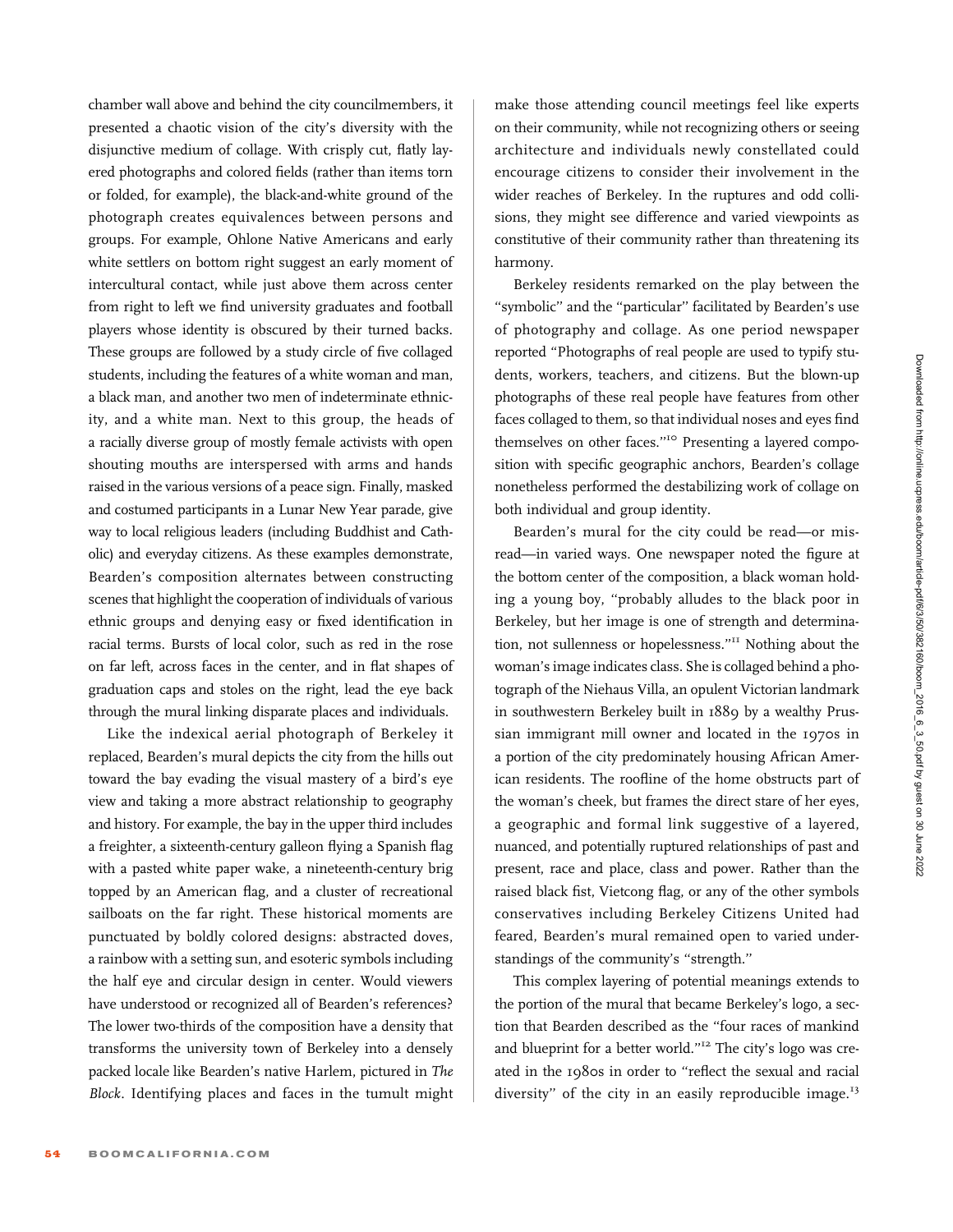

This illustration is based on the ideas of French doctor François Bernier (1625–1688), suggesting that human beings can be separated into four major groups.

Simplifying the design by eliminating the blueprint, the logo creates a static image that recalls early ''science'' that divided humanity into four essential races, usually hierarchized from white to black.<sup>14</sup> However, the logo also has formal links with Soviet propaganda for international workers and 1960s decolonialization movements, for example the poster of Viktor Koretsky, which Bearden may or may not have seen directly.<sup>15</sup> These images circulated in Eastern Europe, Cuba, and Africa, as well as in the United States among the communist, socialist, and Third World movements that were present in New York (where Bearden likely encountered them) and in the Bay Area during the late 1960s and early 1970s. The layered profiles in Bearden's mural offer multiple readings of race relations, but his inclusion of the blueprint suggest an ongoing process. This vision of the hard work of achieving equitable diversity has been effaced in the city's static logo.

A 1972 letter from the Arts Commission to Bearden celebrated his sketch for its ''apparent contradiction.'' The work, they remarked, achieved ''a very happy feeling ... in spite of the strife which it indicates and which is so much a part of Berkeley.'' This optimistic tone in the face of conflict could have a ''unifying influence'' by helping all who attend city meetings ''feel that it is worthwhile being a Berkeley citizen in spite of or because of this strife.''<sup>16</sup> This letter makes clear that, despite the rainbow-colored harmony of Bearden's mural visible at first glance, Berkeley was historically marked by dissention and civic chaos. By the time the work was installed in Berkeley's City Hall, Bailey, who had been instrumental in bringing Bearden to Berkeley, had been recalled from office. Although the National Bar Association among others opposed the special recall election in August 1973, the vote forced Bailey (and two years later Simmons) out of Berkeley politics. $^{17}$  In retrospect, the aesthetics of Bearden's collage were uniquely suited to represent the breaks, ruptures, and hopeful strife of the profoundly contested landscape of the city.

Bearden ignored the one suggestion offered by the Arts Commission. They urged the artist to reduce the number of local sites in the mural to achieve the ''simple forcefulness'' that characterized his images of Harlem. They suggested that he might have misunderstood his commission to require that ''so many of Berkeley's features need to be incorporated.'' Bearden persisted with including sites and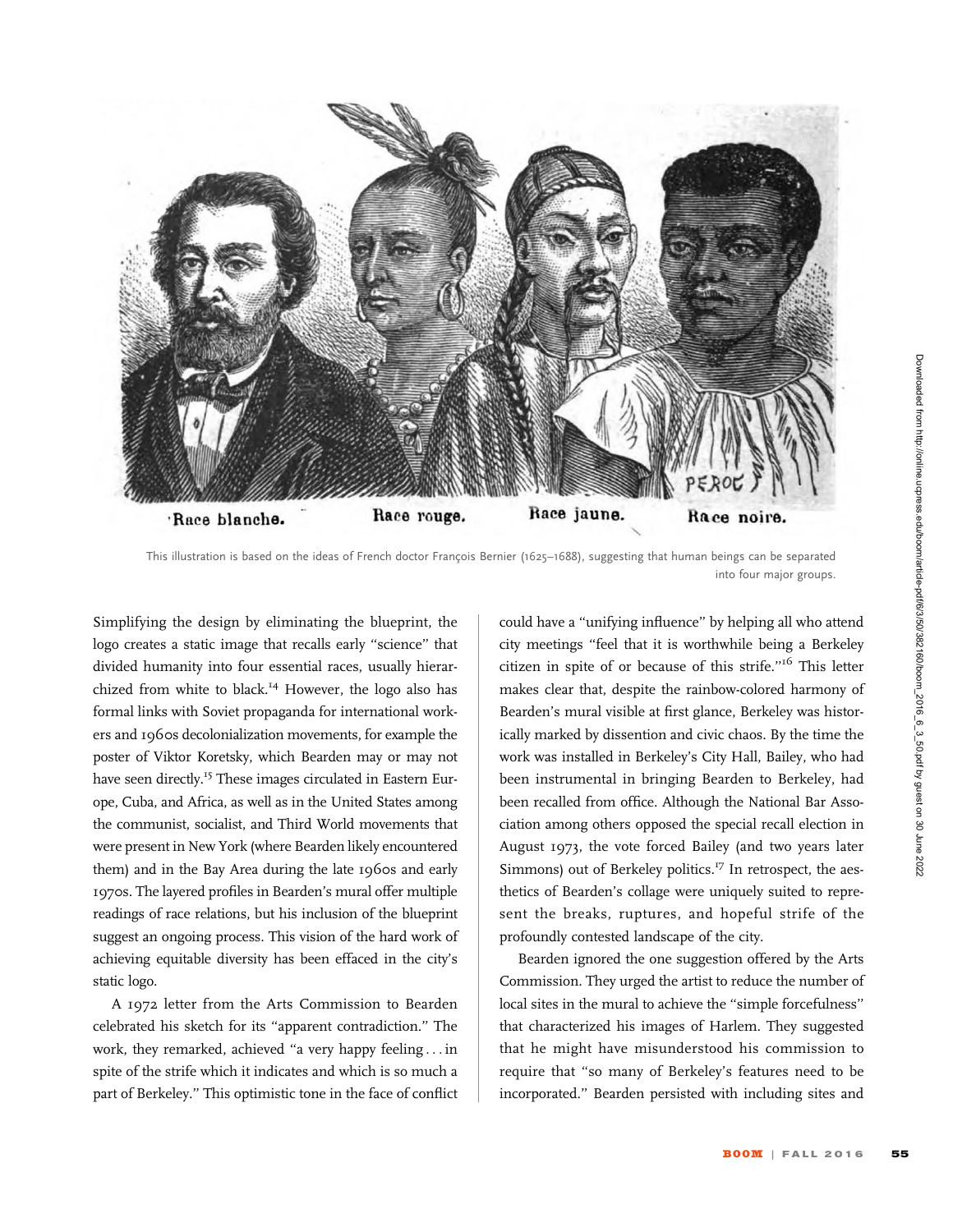many types of people from across the city, rather than reducing his image to focus on the city's black neighborhood, on a single street as in The Block, or one unified scene. Rather than see the chaotic composition as a series of clichés about a California city inventoried by a New York artist to satisfy locals, Bearden's disregard of the suggestion to simplify underscores the intriguing, productive ways Berkeley differs from his prior work. Bearden's characteristic depictions of African American experience that stirred universal emotion gives way in Berkeley to an even messier picture of an entire diverse city, rendered with the ruptures and breaks of collage. The complicated history of Bearden's commission and the complexity of the monumental image itself points to the ways the collage refuses to be a symbol of unity. Berkeley– The City and Its People creates a moving portrayal of urban diversity precisely by accommodating breaks, ruptures, difference, and disagreement, layering references to the ongoing (and sometimes dissonant) efforts of many individuals and groups across the city's space and history to live with each other.

In 2016, with longtime residents having been pushed out by rising rents and housing prices, is the multilayered Berkeley (and Bay Area) that Bearden represented gone? Locked away today in climate-controlled art storage, Bearden's 1973 mural may indeed be a time capsule of a longgone historic moment. If so, the artwork serves as a tool, something of a blueprint, for a better future in California. As we struggle with complex issues of gentrification and urban displacement across the Bay Area, Bearden's vision belongs in City Hall as a backdrop for government action. Bearden created Berkeley not in a perfect period of unity and equality between blacks and whites in the city, but in a fractious and fleeting moment. In addition to the dramatic decline in the percentage of black Berkeleyans between 1970 and 2010, statistics show the percentage of city's population identifying as white also dropped since 1970, with the increasing presence of census categories of Asian, Hispanic, Latino, and those belonging to two or more races-a trend mirrored across California.<sup>18</sup> Bearden's mural may not represent this shift or our present moment, but it refracts them to suggest how we might live together now.

Bearden's Berkeley envisions how the California city is built from and on shifting histories of encounter and settlement by many groups with different backgrounds, interests, and beliefs. The nonnarrative mural implies history is not always a story of progress, but its contours may help us to see possibilities for the present and suggest a path to more equity and inclusion in the future. The ability of our eyes to make meaning from the collage's cuts and juxtapositions point to ways we might also make meaning from the irreducible differences among us, as individuals and as groups. Looking closely at Berkeley–The City and Its People, through the rainbow and doves, Bearden forces us to recognize that the promise of equity and diversity comes with friction and difficulty as it forces us to make sense of the world anew. Ultimately, Bearden's mural resonates in the present by suggest that it is only through this ongoing work of assembling the incongruent that we will devise a blueprint to a better urban future together.  $\mathbf B$ 

## **Notes**

- When Berkeley briefly introduced a new logo in the early 1990s, the city employee newsletter reported that the Bearden-inspired one remained in circulation because it was ''distinctly Berkeley with all its diversity.'' Michael Caplan and Norma Hennessey, Berkeley Matters, 9 July 1993, Berkeley History Room clipping files, Berkeley Public Library.
- <sup>2</sup> Correspondence and primary source materials indicate this visit occurred in 1972, a year earlier than the date given in Rocío Aranda-Alvarado and Sarah Kennel with Carmenita Higginbotham, "Romare Bearden: A Chronology," in Ruth Fine, The Art of Romare Bearden (Washington: National Gallery of Art in association with Harry H. Abrams, New York, 2003), 231.
- <sup>3</sup> ''D'Army Bailey: 'If You're in a Minority, You Have to Be Rough,' The Daily Californian, 23 July 1973.
- <sup>4</sup> Charles Shere, ''Berkeley Unveils Portrait of a City and Its People,'' Oakland Tribune, 13 Jan 1974, 26EN. Others coverage of the mural includes Thomas Albright, ''Berkeley's Life Style: Impressive New Mural,'' San Francisco Chronicle, 3 January 1974, 40; and Mary Ellen Perry, "On the Art Scene," San Francisco Post, 4 May 1972, 4. For suggestion of Douglas, see Berkeley City Council Meeting Minutes, 13 January 1972, 3. All minutes available at [http://www.cityofberkeley.info/recordsonline.](http://www.cityofberkeley.info/recordsonline)
- <sup>5</sup> "Advance Fact Sheet: Romare Bearden: The Prevalence of Ritual,'' The Museum of Modern Art, Press Release, 10 February 1971. Available at: [www.moma.org/learn/resources/press\\_](www.moma.org/learn/resources/press_archives/1970s/1971) [archives/1970s/1971](www.moma.org/learn/resources/press_archives/1970s/1971).
- Kobena Mercer, "Romare Bearden, 1964: Collage as Kunstwollen,'' Cosmopolitan Modernisms, Kobena Mercer, ed. (Cambridge: MIT Press, 2005), 125.